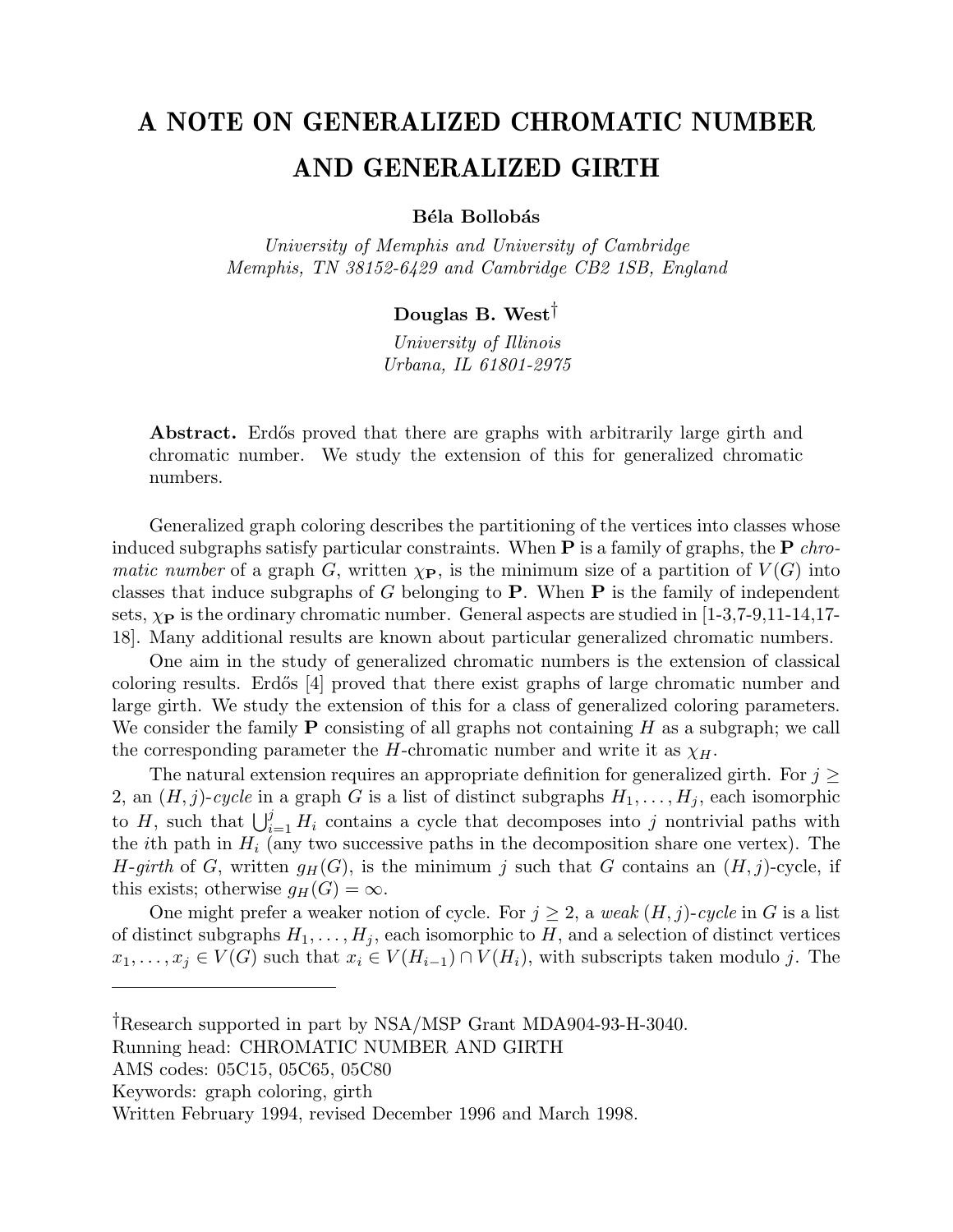weak H-girth  $g_H^*(G)$  is the minimum j such that G contains a weak  $(H, j)$ -cycle, if this exists; otherwise  $g_H^*(G) = \infty$ .

Every  $(H, j)$ -cycle is a weak  $(H, j)$ -cycle, so  $g_H^*(G) \leq g_H(G)$ . The weak H-girth may be considerably smaller than the  $H$ -girth. Trivial examples arise when  $H$  is disconnected. Also, when H is a 3-vertex path and  $G = K_{1,3}$ , we have  $g_H(G) = \infty$  and  $g_H^* = 2$ .

One naturally seeks the existence of graphs with arbitrarily large H-chromatic number and arbitrarily large  $H$ -girth. Such a result does not hold for weak  $H$ -girth, even when  $H$ is r-edge-connected.

**Example** If H is the union of two copies of  $K_{r+1}$  sharing a vertex, then  $\chi_H(G) \geq 4r+2$ *implies*  $g^*_H(G) \leq 2$ . We prove the contrapositive. The union of three  $r+1$ -cliques sharing a single vertex has weak  $\hat{H}$ -girth 2, so  $g^*_{\hat{H}}(G) > 2$  forbids this as a subgraph. Thus in G there is no vertex  $x$  whose neighborhood induces a subgraph containing three disjoint  $r$ -cliques. Thus in  $G[N(x)]$  there is a set  $S_x$  of at most 2r vertices (the vertices of a maximal set of disjoint r-cliques) that together contain some vertex of each r-clique in  $N(x)$ .

Let  $G'$  be the spanning subgraph of  $G$  whose edges include the edges from each  $x$  to  $S_x$  for each  $v \in V(G)$ . Since each  $S_x$  has size at most  $2r$ , each m-vertex subgraph of G' has at most 2rm edges and thus minimum degree at most 4r. By the Szekeres-Wilf Theorem,  $G'$  has ordinary chromatic number at most  $4r + 1$ . Every proper ordinary coloring of G' uses at least two colors on every  $r + 1$ -clique in G, since  $G'[S]$  has no isolated vertex when G[S] is an  $r + 1$ -clique. Thus  $\chi_{K_{r+1}}(G) \leq 4r + 1$ . Since H contains  $K_{r+1}$ , we have  $\chi_H(G) \leq \chi_{K_{r+1}}(G) \leq 4r+1.$ П

Similar examples occur whenever H is not 2-connected, but weak  $H$ -girth equals  $H$ girth when H is 2-connected. We prove the desired result using the stronger concept of  $H$ girth. This also follows from the result of Erd˝os and Hajnal [5] establishing the existence of r-uniform hypergraphs with large girth and chromatic number (constructive proofs appear in [10,16]). If H has order r, then a graph G with H-girth g and H-chromatic number k (where g is sufficiently large in terms of  $H$ ) can be obtained from an r-uniform hypergraph **H** with girth g and chromatic number k by taking the union of copies of H defined on the vertex sets of the edges of H.

Erdős and Hajnal did not directly define cycles in hypergraphs; instead they said that an r-uniform hypergraph is s-circuitless if for  $t \leq s$  every set of t edges contains at least  $1 + (r - 1)t$  vertices in its union. When H has r vertices, an  $(H, j)$ -cycle has at most  $(r-1)$ j vertices, so their definition of s-circuitless is equivalent to  $g_H(G) > s$  when the edges of the hypergraph correspond to copies of  $H$  in  $G$ .

Using the strong version of  $H$ -girth, we give a short direct existence argument for graphs with large H-chromatic number and large  $H$ -girth. When H is a clique, this becomes a proof of the Erd˝os-Hajnal result. The main idea of the construction is similar to theirs, but the computations are somewhat different, and our presentation is perhaps more self-contained. When H has order r, the order of our graphs with  $g_H > s$  and  $\chi_H > k$  is about  $k^{rs}$ . The minimum order of such graphs is addressed in [6], so the point of our note is its alternative computations.

We summarize the approach. When seeking  $g_H(G) > s$ , we say that an  $(H, j)$ -cycle is a *short H-cycle* if  $j \leq s$ . We will use the "deletion method", generating an *n*-vertex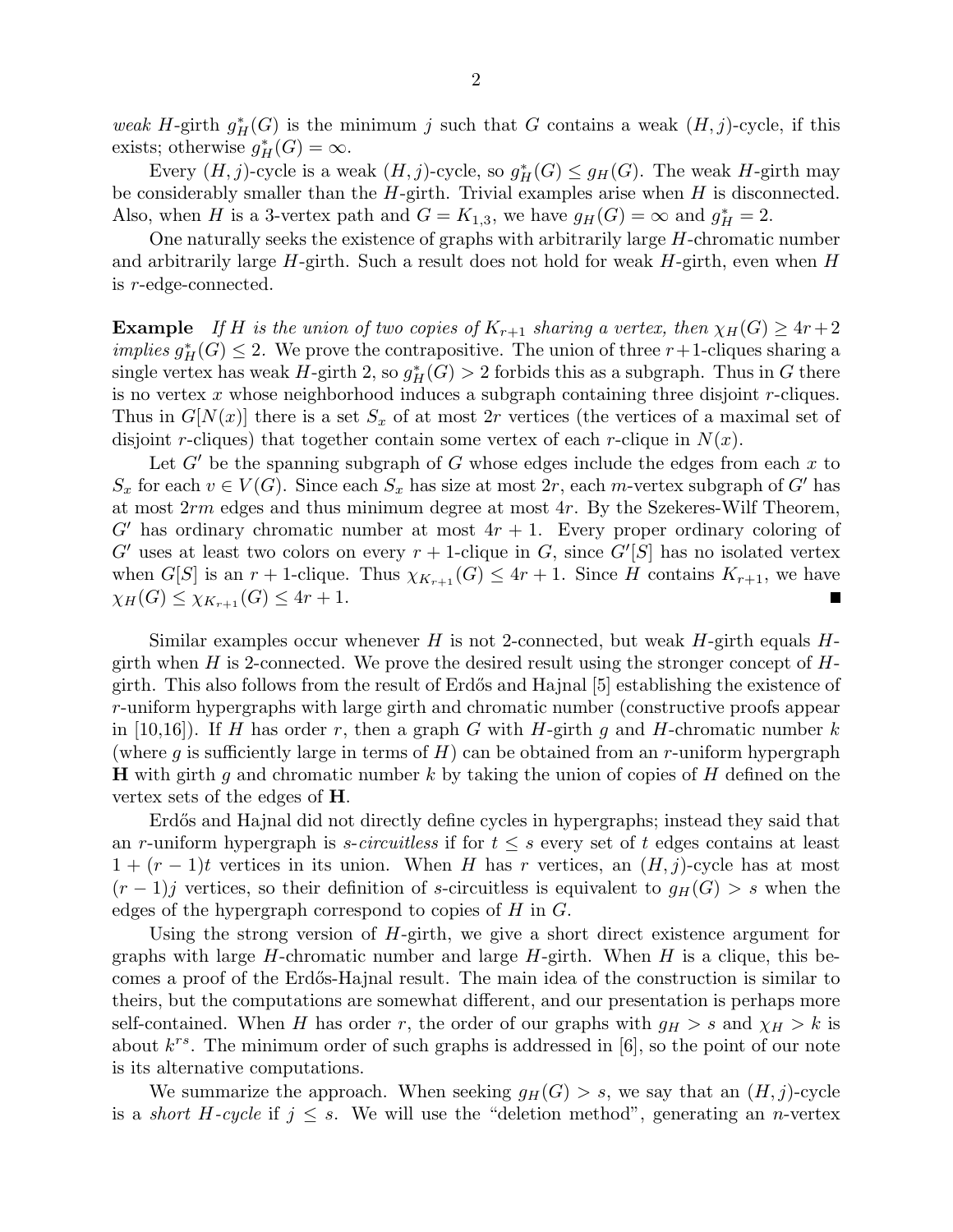graph having many copies of  $H$  but few short  $H$ -cycles. To do this, we let r-sets receive copies of H with probability p. For appropriate p, we expect so many copies of H that in some graph every set of size  $\lceil n/k \rceil$  contains more copies of H than the number of short H-cycles in the graph. After deleting edges in copies of  $H$  to break all the short  $H$ -cycles, every set of size at least  $n/k$  still contains a copy of H. By the pigeonhole principle, the H-chromatic number of the resulting graph exceeds  $k$ .

We need a numerical lemma about tail probabilities in the binomial distribution.

**LEMMA** If X has the binomial distribution with N trials and success probability p, then  $Prob(X \leq pN/2) < 2(2/e)^{pN/2}$ .

**Proof:** For  $1 \leq k \leq pN/2$ , we have

$$
\frac{\binom{N}{k}p^k(1-p)^{N-k}}{\binom{N}{k-1}p^{k-1}(1-p)^{N-k+1}} = \frac{N-k+1}{k}\frac{p}{1-p} > 2.
$$

In particular,  $\text{Prob}(X = pN/2 - k) < 2^{-k} \text{Prob}(X = pN/2)$ . Summing, we obtain

$$
Prob(X \le pN/2) < 2\binom{N}{pN/2} p^{pN/2} (1-p)^{(1-p/2)N}.
$$

Because  $\binom{N}{\alpha N} < \frac{(1/\alpha)^{\alpha N}}{(1-\alpha)^{(1-\alpha)}}$  $\frac{(1/\alpha)^{\alpha N}}{(1-\alpha)^{(1-\alpha)N}}$  and  $1-\beta < e^{-\beta}$ , we conclude

$$
\text{Prob}(X \le pN/2) < 2 \cdot 2^{pN/2} \left(\frac{1-p}{1-p/2}\right)^{(1-p/2)N}
$$
\n
$$
= 2 \cdot 2^{pN/2} \left(1 - \frac{p/2}{1-p/2}\right)^{(1-p/2)N} < 2 \cdot 2^{pN/2} e^{-pN/2}.
$$

П

**THEOREM** Let H be a graph of order r. If s, k are positive integers with  $s > r$ , then there is a graph G with  $g_H(G) > s$  and  $\chi_H(G) > k$ . Furthermore, if n is sufficiently large, then there is a graph G of order n with  $g_H(G) > s$  and  $\chi_H(G) \geq n^{1/(r^{\epsilon}s)}$ , where  $\epsilon = 1$  if H is 2-connected and  $\epsilon = 2$  if H is not 2-connected.

**Proof:** From vertex set  $[n]$  we select r-subsets, independently, each with probability p. This yields a random r-uniform hypergraph R.

If H is 2-connected, then set  $\ell = s$ ; otherwise, set  $\ell = rs$ . A set-cycle of length j in G' is a cyclic arrangement of j selected r-sets such that the intersections of successive pairs yield a system of j distinct vertices as representatives. A set-cycle is *short* if it has length at most  $\ell$ . Let X be the number of short H-cycles in R. When n is sufficiently large and N and p are appropriately chosen in terms of n, we claim that  $E(X) \leq pN/4$ , and that with probability at least  $1/2$  every set of  $\lceil n/k \rceil$  vertices contains at least  $pN/2$  selected r-sets. Thus in some R every  $\lceil n/k \rceil$ -set contains at least  $pN/2$  edges (r-sets) of R. Let R' be the hypergraph obtained from R by deleting some edge  $(r\text{-set})$  from every short set-cycle in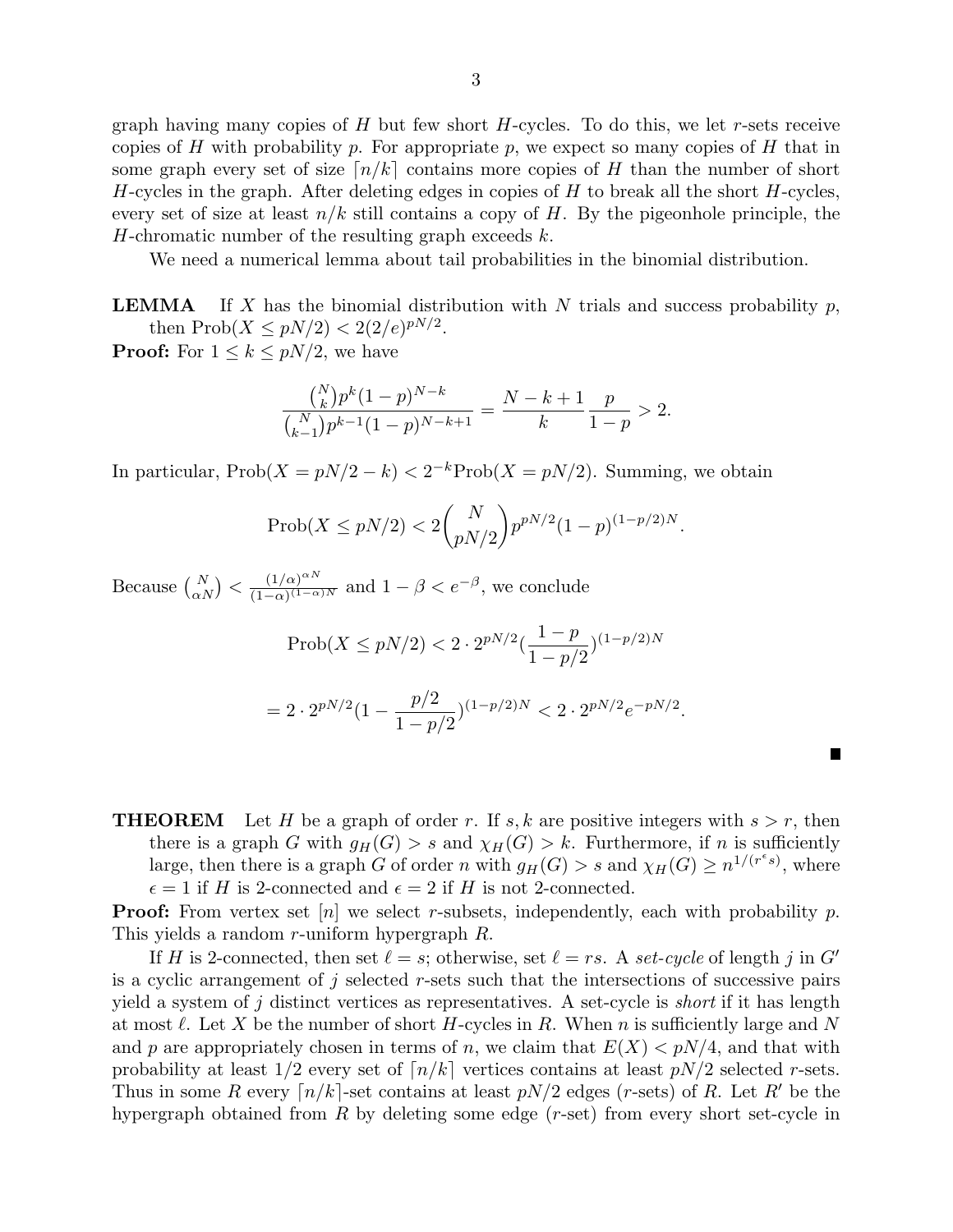R. On each edge (r-set) in R', place a copy of H, and let G be the graph formed by the union of these copies of H.

If  $H$  is 2-connected, then the only copies of  $H$  in  $G$  are the ones we have placed into the r-sets of R', so  $g_H(G) > \ell = s$ . If H is not 2-connected, then every cycle in G is either entirely in an r-set in  $R'$ , or else it goes through all the sets of a set-cycle in  $R'$ . In the latter case this cycle has length at least  $\ell + 1$ , so it is not contained in the union of s subgraphs isomorphic to H. Hence  $g_H(G) > s$  in this case as well.

Finally, the H-chromatic number of G is large; since every set of  $\lceil n/k \rceil$  vertices of R' contains an edge of  $R'$ , we have  $\chi_H(G) > k$ .

All that remains is to justify the inequalities claimed earlier. It suffices to show that our assertions hold when *n* is sufficiently large and  $k = \lfloor n^{1/r_s} \rfloor$ . Set  $N = \binom{n/k}{r}$  $\binom{k}{r}$  and  $p = 8(1 + \log k)n/(kN)$ . The expected number of  $(H, 2)$ -cycles is less than  $\frac{n^2}{2}$  $\frac{n^2}{2} {n \choose r-2}^2 p^2,$ and the expected number of  $(H, j)$ -cycles is less than  $\frac{n^j}{2i}$  $\frac{n^j}{2j} {n \choose r-2}^j p^j$ . Letting  $\beta = \frac{2}{s}$ s  $\frac{n^{rs-s}p^s}{(r-2)!^s},$ we have

$$
E(X) < \frac{n^2}{4} \binom{n}{r-2} p^2 + \sum_{j=2}^s \frac{n^j}{2j} \binom{n}{r-2}^j p^j
$$
\n
$$
\leq \frac{n^s}{s} \binom{n}{r-2}^s p^s \leq \beta/2
$$

By Markov's Inequality, the probability now exceeds  $1/2$  that  $X \leq \beta$ .

Consider the  $\lceil n/k \rceil$ -sets. By the Lemma, the probability that some  $\lceil n/k \rceil$ -set of vertices contains at most  $pN/2$  selected k-sets is less than  $\alpha$ , where  $\alpha = 2(2/e)^{pN/2} {n \choose \lceil n/k \rceil}$ . When we have  $k \leq n^{1/6}$ , we can use Stirling's approximation to conclude that  $\alpha$ 1  $\frac{1}{2}(2/e)^{pN/2}e^{(1+\log k)n/k}$ . With  $pN = 8(1 + \log k)n/k$ , this guarantees  $\alpha \leq 1/2$ .

Hence there exists an *n*-vertex graph G having at most  $pN/2$  selected r-sets and having  $X \leq \beta$ . It remains only to prove that  $\beta < pN/2 = 4(1 + \log k)n/k$ . We need  $p^s \leq \frac{2s(1+\log k)}{k}$  $\frac{F \log k}{k} n^{-s(r-1)+1}(r-2)!^s$ . Using the definition of p, it suffices to have

$$
16(\log k)k^{r-1}r!n^{-r+1} \le \left(\frac{2s(1+\log k)}{k}\right)^{1/s}(r-2)!n^{-r+1+1/s},
$$

or

$$
\left(16(\log k)k^{r-1}r(r-1)\right)^s\frac{k}{2s(1+\log k)} \leq n.
$$

This is satisfied by the condition on  $k$  in terms of  $n$ .

Let H be a connected graph. We say that G is an  $H$ -forest if G is a subgraph of a union of copies of  $H$  such that any two of the specified copies of  $H$  have at most one common vertex and every cycle in  $G$  is contained in one of the specified copies of  $H$ .

**COROLLARY** Let H be a graph, and let  $\mathcal{F} = \{F_1, \ldots, F_m\}$  be a family such that no  $F_i$  is an H-forest. Let G be the family of graphs containing no graph in  $\mathcal{F}$ . For every  $k \geq 1$ , there is a graph  $G \in \mathcal{G}$  such that  $\chi_H(G) = k$ .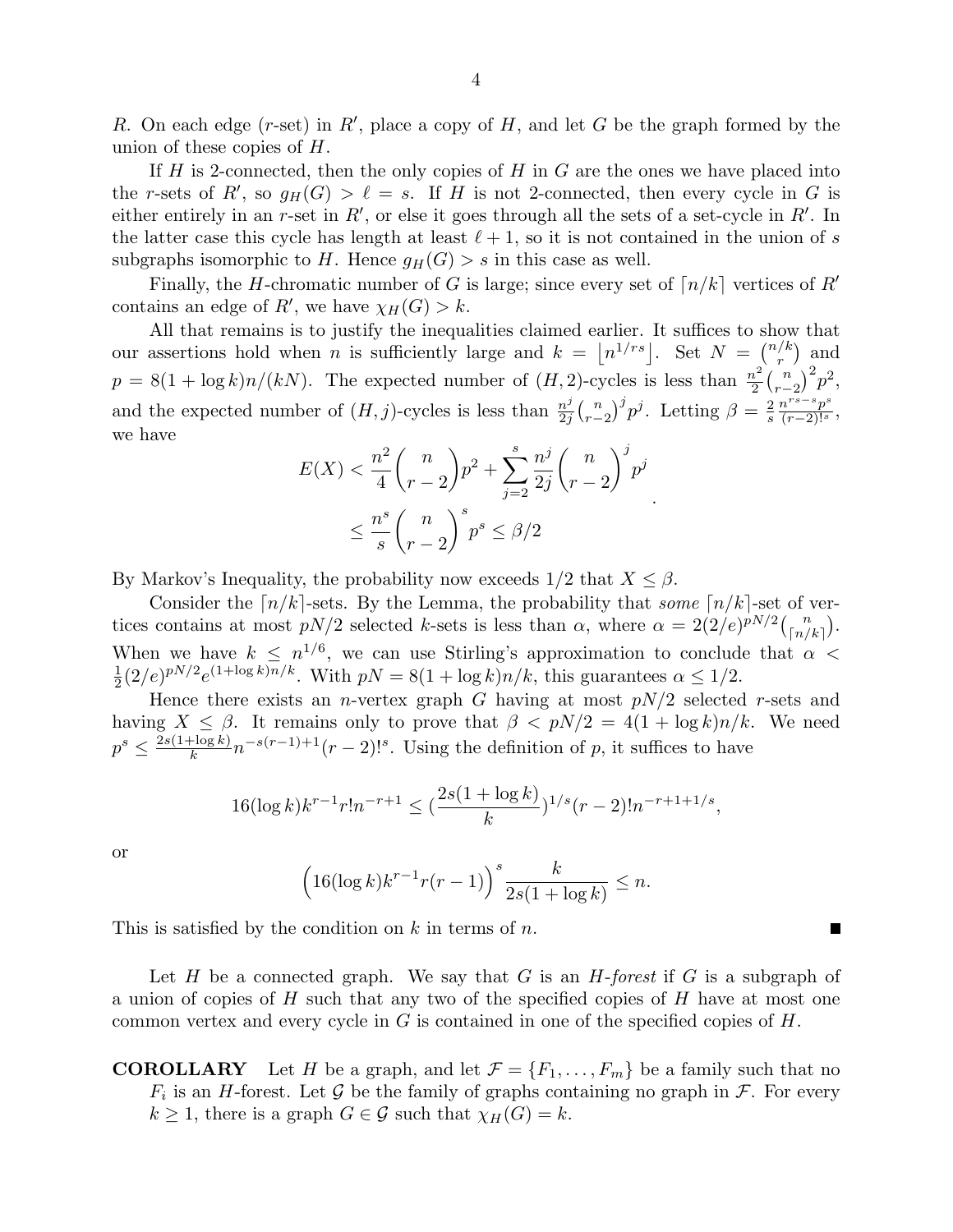**Proof:** If s is the maximum order of the graphs in  $\mathcal{F}$ , then every graph constructed for s in the proof of the theorem belongs to  $\mathcal{G}$ .

In particular, if m is less than the girth of H, then  $C_m$  is not an H-forest, and hence there exist  $C_m$ -free graphs with arbitrarily large H-chromatic number. Also,  $\chi_P$ is unbounded for  $C_m$ -free graphs when **P** is the family of graphs not containing H as an induced subgraph.

The Corollary also follows immediately from the result of Ne $\check{\rm se}$ etr̃il and Rödl [15] that the class of graphs avoiding a fixed finite set of 2-connected graphs has the vertex Ramsey property. They proved their theorem using the result of Erdős and Hajnal [5].

## REFERENCES

- [1] M. Borowiecki and P. Mih´ok, Hereditary properties of graphs, Advances in Graph Theory (Vishwa, 1991), 41–68.
- [2] M. Borowiecki, E. Drgas-Burchardt, and P. Mihók, Generalized list colourings of graphs, Discuss. Math. Graph Theory 15 (1995), 185–193.
- [3] S.A. Burr and M.S. Jacobson, On inequalities involving vertex-partition parameters of graphs, Congr. Num. 70 (1990), 159–170.
- [4] P. Erdős, Graph theory and probability, *Canad. J. Math.* 11 (1959),  $34-38$ .
- [5] P. Erdős and A. Hajnal, On chromatic number of graphs and set-systems, Acta Math. Acad. Sci. Hung. Tomus 17(1966), 61–99.
- [6] P. Erdős and L. Lovász, Problems and results on 3-chromatic hypergraphs and some related questions, *Infinite and Finite Sets - Keszthely 1973*, *Colloq. Math. Soc. János* Bolyai 10 (1975),
- [7] F. Harary and L.-H. Hsu, Conditional chromatic number and graph operations, Bull. Inst. Math. Acad. Sinica 19 (1991), 125–134.
- [8] H. Jacob and H. Meyniel, Extensions of Turán's and Brooks' Theorems and new notions of stability and coloring in digraphs, Annals Discr. Math. 17 (1983), 365–370.
- [9] R.P. Jones, Hereditary properties and P-chromatic numbers, in Combinatorics (Proc. Brit. Comb. Conf. 1973), (Cambridge Univ. Press, 1974), 83–88.
- [10] L. Lovász, On chromatic number of graphs and set-systems,  $Acta Math. Hungar.$  19  $(1968), 59-67.$
- [11] D.W. Matula, An extension of Brooks' theorem, Research Report, Center for Numerical Analysis, Univ. of Texas (Austin, 1973).
- [12] P. Mihók, On vertex partition numbers of graphs, *Graphs and other combinatorial* topics (Prague 1982), Teubner-Texte Math. 59 (Teubner, 1983), 183–188.
- [13] P. Mihók, On graphs critical with respect to vertex partition numbers. *Discrete Math.* 37 (1981), 123–126.
- [14] P. Mihók, An extension of Brooks' theorem. 4th Czechoslovakian Symp. Combinatorics, Graphs, Complexity (Prachatice, 1990), Ann. Discrete Math. 51 (North-Holland, 1992), 235–236.
- [15] J. Nešetřil and V. Rödl, Partitions of vertices, *Comm. Math. Univ. Carolinae* 17 (1976), 85–95.